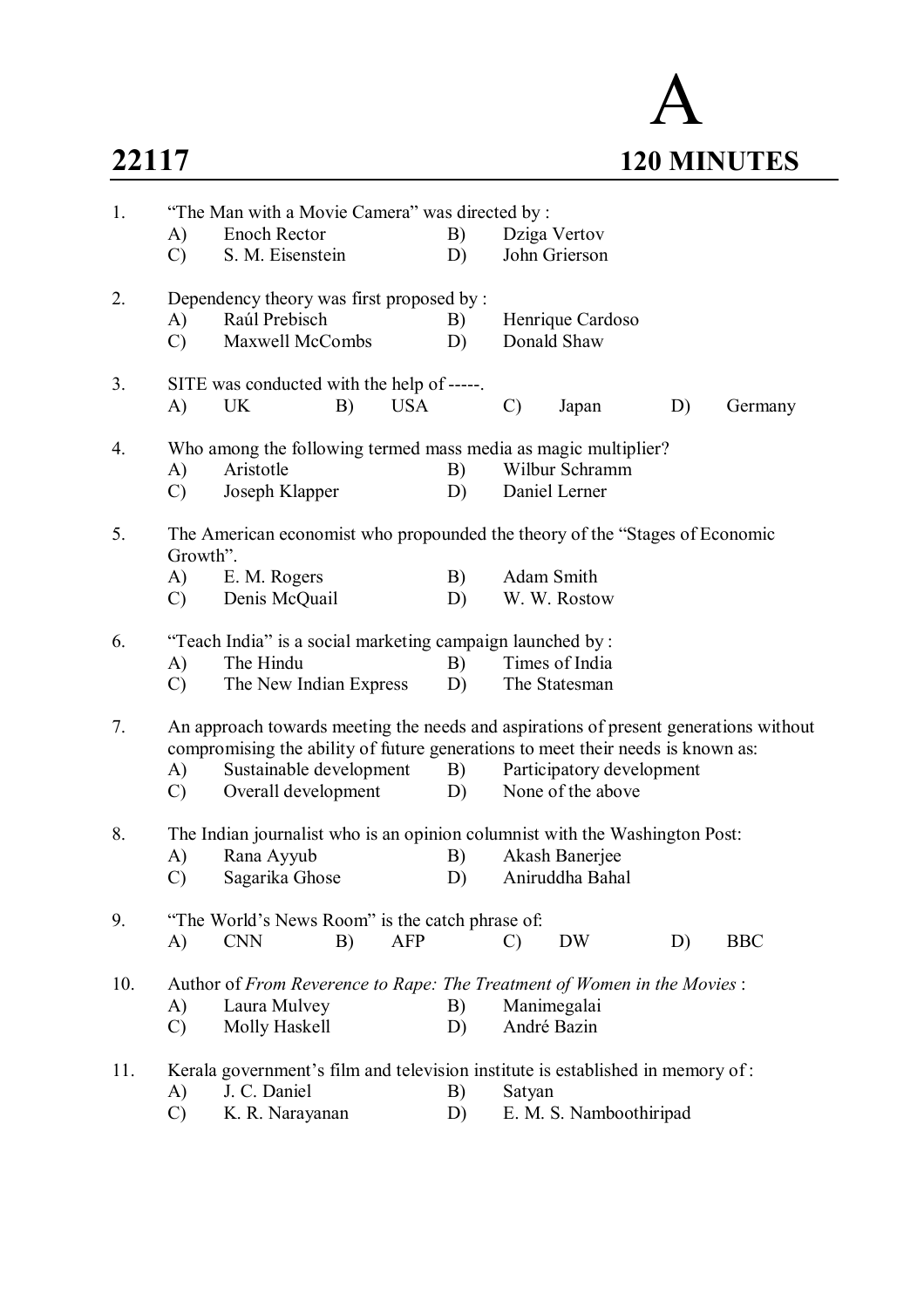| 12. | A)<br>B)<br>$\mathcal{C}$<br>D) | 'Al Jazeera English' has headquarters in three cities. Which are these cities?<br>Doha, London, Washington<br>Doha, London, New York<br>Doha, Tokyo, Washington<br>Doha, Dubai, London |    |             |          |                         |                                                                                   |    |                |  |  |  |
|-----|---------------------------------|----------------------------------------------------------------------------------------------------------------------------------------------------------------------------------------|----|-------------|----------|-------------------------|-----------------------------------------------------------------------------------|----|----------------|--|--|--|
| 13. | A)<br>$\mathcal{C}$             | Mank<br>Sound of Metal                                                                                                                                                                 |    |             | B)<br>D) | The Father<br>Nomadland | The film which won the Best Film Award at the 93rd Oscar ceremony:                |    |                |  |  |  |
| 14. | A)<br>C)                        | Peacock<br>Golden Crow Pheasant                                                                                                                                                        |    |             | B)<br>D) | Lotus<br>Sun Flower     | The Best Film Award presented by the government of Kerala in the IFFK is known as |    |                |  |  |  |
| 15. | A)                              | Facebook was founded in:<br>2004                                                                                                                                                       | B) | 2010        |          | $\mathcal{C}$           | 2000                                                                              | D) | 1999           |  |  |  |
| 16. | A)                              | headquartered in Los Angeles, California.<br><b>DARPA</b>                                                                                                                              | B) | <b>NTIA</b> |          | $\mathcal{C}$           | The internet protocol addresses are administered by<br><b>IETF</b>                | D) | <b>ICANN</b>   |  |  |  |
| 17. | A)<br>$\mathcal{C}$             | My Space is owned by:<br><b>Asianet Digital</b><br>B)<br>Time Inc.<br>D)                                                                                                               |    |             |          |                         | Alfa Technologies<br>Google India                                                 |    |                |  |  |  |
| 18. | A)                              | The first independent Indian OTT platform is:<br><b>BIGFlix</b><br>B)<br>DittoTV                                                                                                       |    |             |          | $\mathcal{C}$           | SonyLIV                                                                           | D) | Hotstar        |  |  |  |
| 19. | A)                              | Zee News                                                                                                                                                                               | B) | Aaj Tak     |          | $\mathcal{C}$           | The TV channel which advertises "Khabar Wahi Jo Sacch Dikhaye":<br><b>NDTV</b>    | D) | <b>DD</b> News |  |  |  |
| 20. | A)<br>$\mathcal{C}$             | The Netherlands B) Germany<br>Austria                                                                                                                                                  |    |             | D)       | Switzerland             | The German language newspaper Neue Zurcher Zeitung is published from:             |    |                |  |  |  |
| 21. | A)                              | Fabra is $a$ /an ------ news agency.<br>Italian                                                                                                                                        | B) | Spanish     |          | $\mathcal{C}$           | German                                                                            | D) | Romanian       |  |  |  |
| 22. | A)<br>$\mathcal{C}$             | Theory of frame analysis was proposed by;<br>Samuel Huntington<br>Denis McQuail                                                                                                        |    |             | B)<br>D) |                         | Erving Goffman<br>Benjamin Benet                                                  |    |                |  |  |  |
| 23. | A)                              | Mille Rate is associated with:<br>Print media                                                                                                                                          | B) | Multimedia  |          | $\mathcal{C}$           | Audio media D)                                                                    |    | New media      |  |  |  |
| 24. | A)<br>B)<br>$\mathcal{C}$<br>D) | Signifier denotes:<br>Concepts<br>Ideas<br>Signs and symbols that one sees around<br>Calculations                                                                                      |    |             |          |                         |                                                                                   |    |                |  |  |  |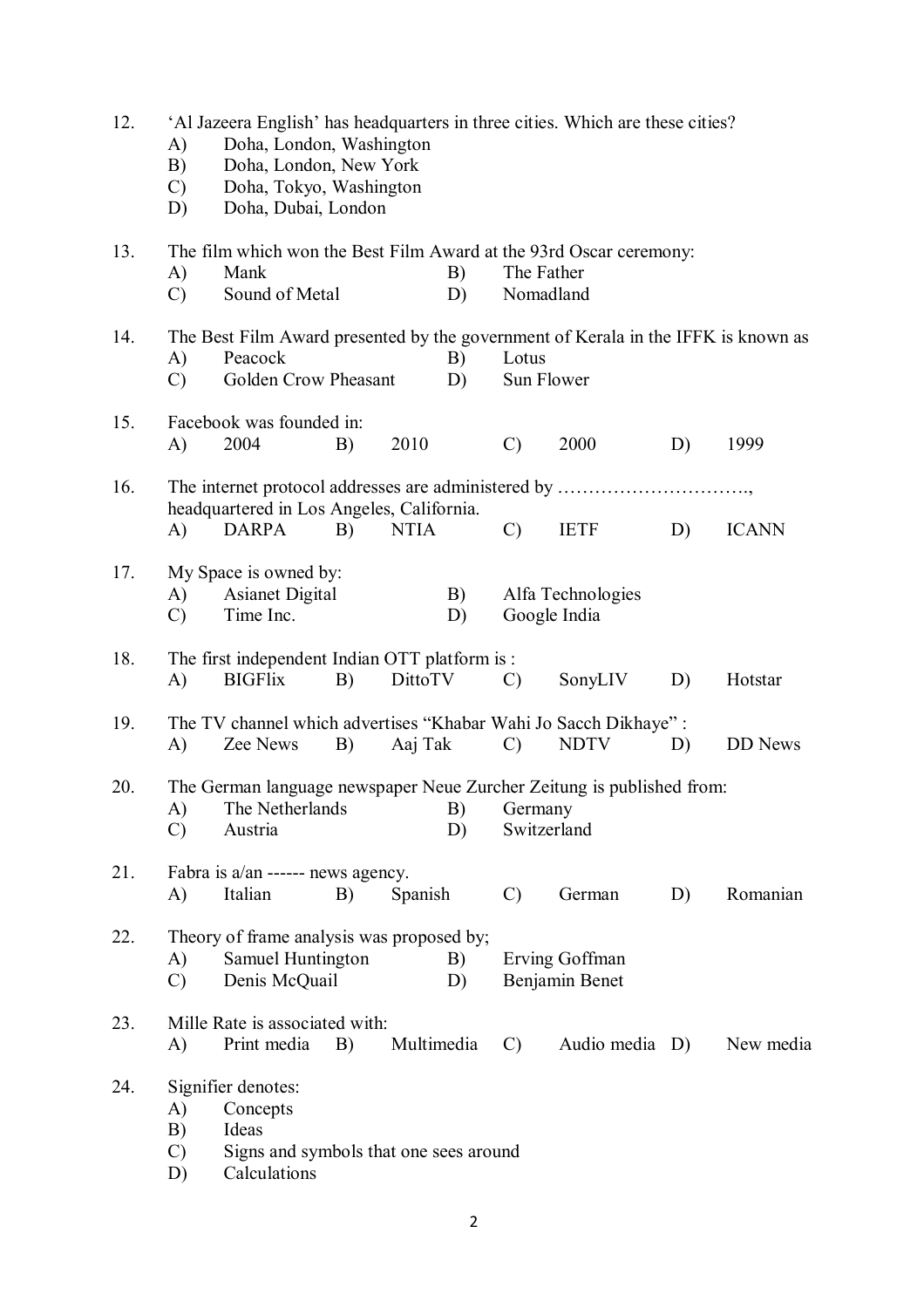| 25. |                                                                                                        | Expansion of EPS:                                          |    |                                                                                 |  |  |  |  |  |  |
|-----|--------------------------------------------------------------------------------------------------------|------------------------------------------------------------|----|---------------------------------------------------------------------------------|--|--|--|--|--|--|
|     | A)                                                                                                     | <b>Entry Post Script</b>                                   | B) | <b>Extra Passive Script</b>                                                     |  |  |  |  |  |  |
|     | $\mathcal{C}$                                                                                          | <b>Encapsulated Post Script</b>                            | D) | <b>Encapsulated Partial Script</b>                                              |  |  |  |  |  |  |
| 26. |                                                                                                        |                                                            |    | Which one of the following is the combination of sound bite and stand up?       |  |  |  |  |  |  |
|     | A)                                                                                                     | News cast                                                  | B) | <b>Supers</b>                                                                   |  |  |  |  |  |  |
|     | $\mathcal{C}$                                                                                          | Package                                                    | D) | Talking heads                                                                   |  |  |  |  |  |  |
| 27. |                                                                                                        | Disney+ Hotstar is owned by:                               |    |                                                                                 |  |  |  |  |  |  |
|     | A)                                                                                                     | Sun TV                                                     | B) | Morgan Stanley                                                                  |  |  |  |  |  |  |
|     | $\mathcal{C}$                                                                                          | Digivive                                                   | D) | Star India                                                                      |  |  |  |  |  |  |
| 28. |                                                                                                        | 24 News channel is owned by:                               |    |                                                                                 |  |  |  |  |  |  |
|     | A)                                                                                                     | Insight Media City                                         | B) | Dubai Inter Media                                                               |  |  |  |  |  |  |
|     | $\mathcal{C}$                                                                                          | Star TV                                                    | D) | Sun Network                                                                     |  |  |  |  |  |  |
| 29. |                                                                                                        | Who hosts the English TV show 'We the People' now in NDTV? |    |                                                                                 |  |  |  |  |  |  |
|     | A)                                                                                                     | Barkha Dutt                                                | B) | Rana Ayyub                                                                      |  |  |  |  |  |  |
|     | $\mathcal{C}$                                                                                          | Sarah Jacob                                                | D) | Neethi Raveendran                                                               |  |  |  |  |  |  |
| 30. |                                                                                                        | Who owns "MoJo Story"?                                     |    |                                                                                 |  |  |  |  |  |  |
|     | A)                                                                                                     | Rajeev Chandrasekhar                                       | B) | Shehla Rashid                                                                   |  |  |  |  |  |  |
|     | $\mathcal{C}$                                                                                          | Swati Chaturvedi                                           | D) | Barkha Dutt                                                                     |  |  |  |  |  |  |
| 31. | The word "cyber space" is credited to -----, who used it in his book, Neuromancer,<br>written in 1984. |                                                            |    |                                                                                 |  |  |  |  |  |  |
|     | A)                                                                                                     | William Gibson                                             | B) | Marshall McLuhan                                                                |  |  |  |  |  |  |
|     | $\mathcal{C}$                                                                                          | James Warhola                                              | D) | Philip Dick                                                                     |  |  |  |  |  |  |
| 32. | The first e-mail was sent in 1971 by $\dots$                                                           |                                                            |    |                                                                                 |  |  |  |  |  |  |
|     | A)                                                                                                     | Shiva Ayyadurai                                            | B) | Ray Tomlinson                                                                   |  |  |  |  |  |  |
|     | $\mathcal{C}$                                                                                          | Raytheon                                                   | D) | Alexander Eckelberry                                                            |  |  |  |  |  |  |
| 33. | Netflix, an OTT content platform founded in 1997 is headquartered at                                   |                                                            |    |                                                                                 |  |  |  |  |  |  |
|     | A)                                                                                                     | New York                                                   | B) | Washington DC                                                                   |  |  |  |  |  |  |
|     | $\mathcal{C}$                                                                                          | California                                                 | D) | Philadelphia                                                                    |  |  |  |  |  |  |
| 34. |                                                                                                        | living things is called:                                   |    | The science of communication and automatic control systems in both machines and |  |  |  |  |  |  |
|     | A)                                                                                                     | communicology                                              | B) | auto control                                                                    |  |  |  |  |  |  |
|     | $\mathcal{C}$                                                                                          | cybernetics                                                | D) | cyberology                                                                      |  |  |  |  |  |  |
| 35. |                                                                                                        | 'A Life on Our Planet' is narrated by                      |    |                                                                                 |  |  |  |  |  |  |
|     | A)                                                                                                     | Richard Attenborough                                       | B) | Keith Scholey                                                                   |  |  |  |  |  |  |
|     | $\mathcal{C}$                                                                                          | Alastair Fothergill                                        | D) | David Attenborough                                                              |  |  |  |  |  |  |
| 36. |                                                                                                        | The second newspaper from Calcutta:                        |    |                                                                                 |  |  |  |  |  |  |
|     | A)                                                                                                     | The India Gazette                                          | B) | Madras Courier                                                                  |  |  |  |  |  |  |
|     | $\mathcal{C}$                                                                                          | Calcutta Courier                                           | D) | None of these                                                                   |  |  |  |  |  |  |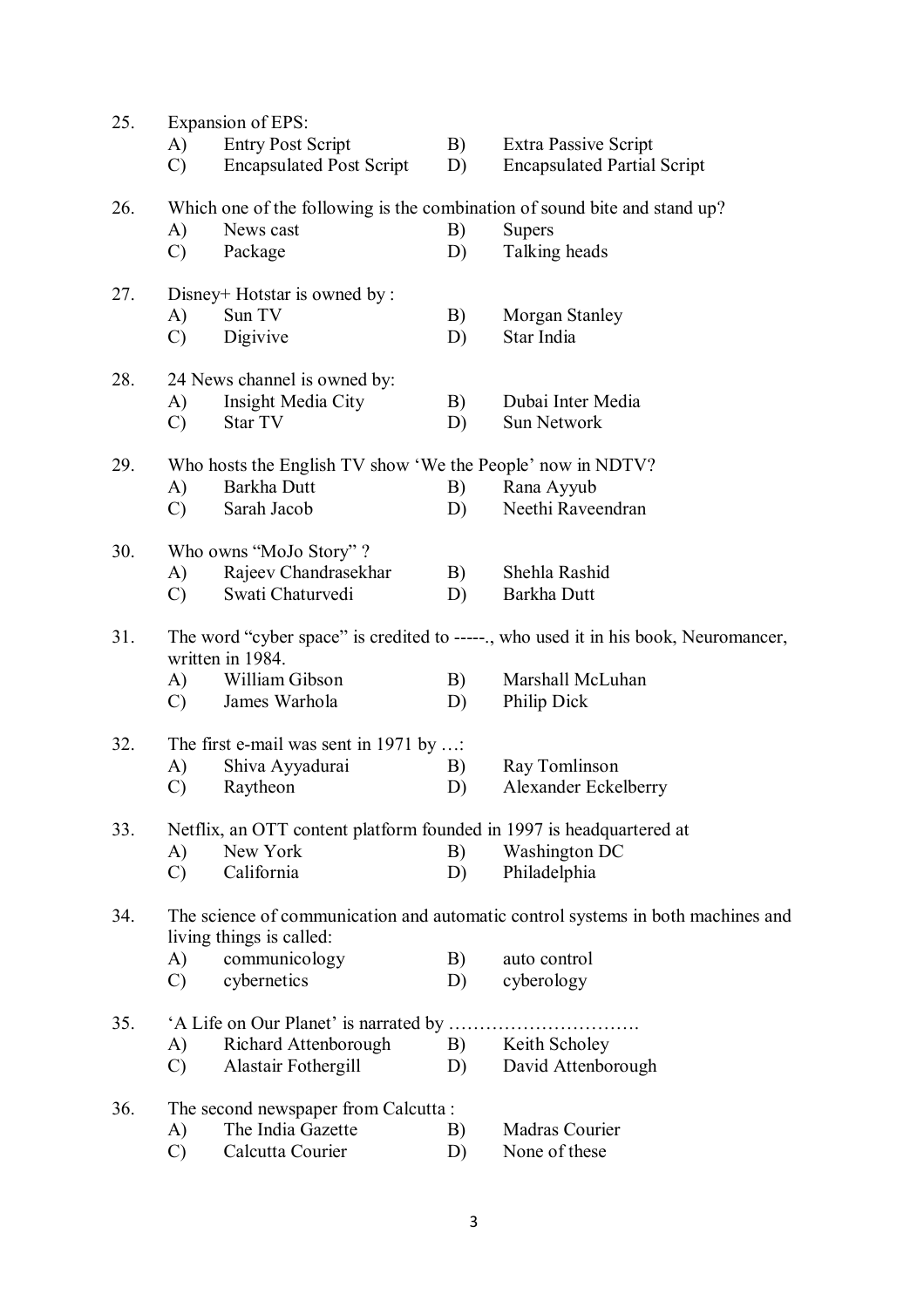| 37. | A)<br>$\mathcal{C}$                                                                                                                                                                                                                                                                                                                 | The Nation' is the sister publication of:<br>The Dawn<br>The Nawa-e-Waqt                                                       | B)<br>D) | The Jang<br>None of these                                                                                               |  |  |  |  |  |
|-----|-------------------------------------------------------------------------------------------------------------------------------------------------------------------------------------------------------------------------------------------------------------------------------------------------------------------------------------|--------------------------------------------------------------------------------------------------------------------------------|----------|-------------------------------------------------------------------------------------------------------------------------|--|--|--|--|--|
| 38. | A)<br>$\mathcal{C}$                                                                                                                                                                                                                                                                                                                 | The founder of the famous publishing and reading platform Juggernaut:<br>Chiki Sarkar<br>Arunima Ghosh                         | B)<br>D) | Shobhaa De<br>Arup Sarkar                                                                                               |  |  |  |  |  |
| 39. | is called<br>A)<br>$\mathcal{C}$                                                                                                                                                                                                                                                                                                    | Follow Friday<br>Favorite Friday                                                                                               | B)<br>D) | A theme in which people share old pictures and posts with their followers and friends<br>Flashback Friday<br>Fun Friday |  |  |  |  |  |
| 40. | A)<br>$\mathcal{C}$                                                                                                                                                                                                                                                                                                                 | "Democracy dies in darkness" is the slogan of:<br>New York Times<br>The Economic Times                                         | B)<br>D) | <b>Washington Post</b><br>The Mint                                                                                      |  |  |  |  |  |
| 41. | Bitmoji is:<br>A)<br>$\mathcal{C}$                                                                                                                                                                                                                                                                                                  | non-personalised avatar<br>search engine optimizer                                                                             | B)<br>D) | personal emoji<br>none of the above                                                                                     |  |  |  |  |  |
| 42. | A)<br>$\mathcal{C}$                                                                                                                                                                                                                                                                                                                 | First episode of a proposed series:<br>Pilot<br>Cue<br>B)<br>None of the above<br>Primer<br>D)                                 |          |                                                                                                                         |  |  |  |  |  |
| 43. | A)<br>$\mathcal{C}$                                                                                                                                                                                                                                                                                                                 | Author of Azadi: Freedom, Fascism, Fiction (2020):<br>Arundati Roy<br>Chinmay Tumbe<br>B)<br>Shashi Tharoor<br>N K Singh<br>D) |          |                                                                                                                         |  |  |  |  |  |
| 44. | A)<br>$\mathcal{C}$                                                                                                                                                                                                                                                                                                                 | Jhabua development communication project was launched in the state of:<br>Karnataka<br>Gujarat                                 | B)<br>D) | Madhya Pradesh<br><b>Uttar Pradesh</b>                                                                                  |  |  |  |  |  |
| 45. | A)<br>$\mathcal{C}$                                                                                                                                                                                                                                                                                                                 | Who wrote 'What is Cinema'?<br>Lev Kuleshov<br>André Bazin                                                                     | B)<br>D) | Alexandre Astruc<br>F. W. Murnau                                                                                        |  |  |  |  |  |
| 46. | WION is a multinational English language news channel headquartered in New Delhi,<br>owned by Essel Group and is part of Zee Media. What is the expanded form of<br>WION?<br>World Information and Online News<br>A)<br>World Is One News<br>B)<br>$\mathcal{C}$<br>Wonderful India Online<br>World's Independent Online News<br>D) |                                                                                                                                |          |                                                                                                                         |  |  |  |  |  |
| 47. | A)<br>$\mathcal{C}$                                                                                                                                                                                                                                                                                                                 | Cable News Network (CNN) is headquartered in:<br>Washington DC<br>New York                                                     | B)<br>D) | The Hague<br>Atlanta                                                                                                    |  |  |  |  |  |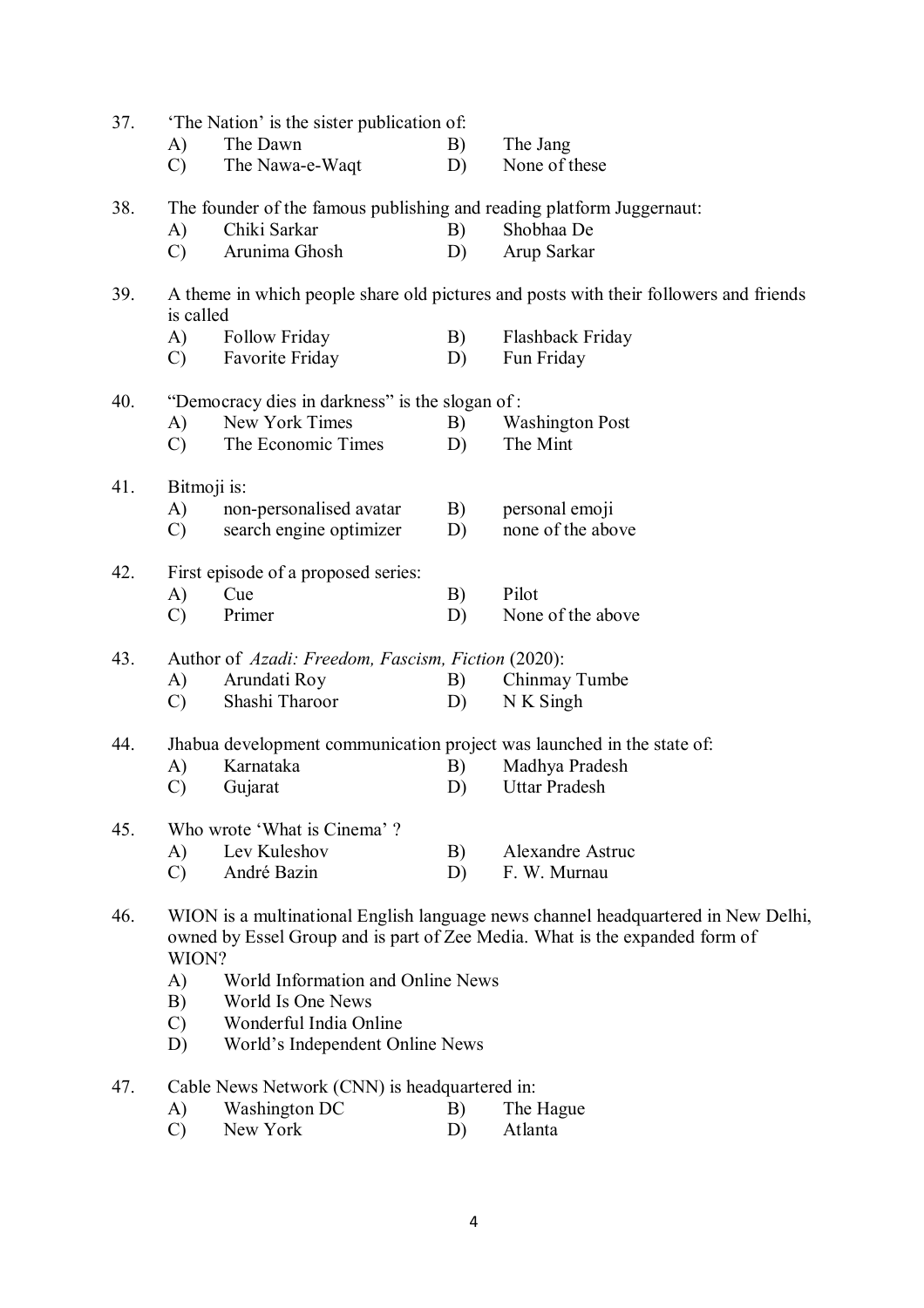| 48. |               | The Lifetime Achievement Award in Indian cinema is known as                                      |         |                                                                                    |                 |                           |    |          |  |  |  |  |
|-----|---------------|--------------------------------------------------------------------------------------------------|---------|------------------------------------------------------------------------------------|-----------------|---------------------------|----|----------|--|--|--|--|
|     | A)            | JC Daniel Award                                                                                  |         | B)                                                                                 |                 | Satyajit Ray Award        |    |          |  |  |  |  |
|     | $\mathcal{C}$ | Phalke Award                                                                                     |         | D)                                                                                 |                 | Raj Kapoor Award          |    |          |  |  |  |  |
| 49. |               | The Oscar Awards are instituted by:                                                              |         |                                                                                    |                 |                           |    |          |  |  |  |  |
|     | A)            | <b>American Broadcasting Company</b>                                                             |         |                                                                                    |                 |                           |    |          |  |  |  |  |
|     | B)            | Academy of Motion Picture Arts and Sciences                                                      |         |                                                                                    |                 |                           |    |          |  |  |  |  |
|     | $\mathcal{C}$ | New York Film Institute                                                                          |         |                                                                                    |                 |                           |    |          |  |  |  |  |
|     | D)            | International Forum for Film Artists                                                             |         |                                                                                    |                 |                           |    |          |  |  |  |  |
| 50. |               | Which of the following magazines was founded by Aruna Vasudev?                                   |         |                                                                                    |                 |                           |    |          |  |  |  |  |
|     | A)            | Deep Focus                                                                                       |         | B)                                                                                 |                 | Cinemaya                  |    |          |  |  |  |  |
|     | $\mathcal{C}$ | Cahiers du Cinéma                                                                                |         | D)                                                                                 |                 | Sight and Sound           |    |          |  |  |  |  |
| 51. |               | ------- is a series of frames that runs for an uninterrupted period of time.                     |         |                                                                                    |                 |                           |    |          |  |  |  |  |
|     | A)            | Scene<br>B)                                                                                      | Take    |                                                                                    | $\mathcal{C}$   | Shot                      | D) | Frame    |  |  |  |  |
| 52. |               |                                                                                                  |         | To which film movement does Vittorio De Sica's 1948 film 'Bicycle Thieves' belong? |                 |                           |    |          |  |  |  |  |
|     | A)            | French New Wave                                                                                  |         | B)                                                                                 |                 | Expressionism             |    |          |  |  |  |  |
|     | $\mathcal{C}$ | Surrealism                                                                                       |         | D)                                                                                 |                 | Italian Neo-realism       |    |          |  |  |  |  |
| 53. |               | Who are the protagonists in the movie 'Swayamvaram'?                                             |         |                                                                                    |                 |                           |    |          |  |  |  |  |
|     | A)            | Rama and Sita                                                                                    | B)      |                                                                                    | Ravi and Priya  |                           |    |          |  |  |  |  |
|     | $\mathcal{C}$ | Viswam and Sita                                                                                  |         | D)                                                                                 |                 | Pareekutty and Karuthamma |    |          |  |  |  |  |
| 54. |               | Moving a camera up or down through an angle of 90 degrees on the tripod head is<br>known as ---. |         |                                                                                    |                 |                           |    |          |  |  |  |  |
|     | A)            | B)<br>panning                                                                                    | tilting |                                                                                    | $\mathcal{C}$   | zooming                   | D) | tracking |  |  |  |  |
| 55. |               | The Director of the movie, Mother India:                                                         |         |                                                                                    |                 |                           |    |          |  |  |  |  |
|     | A)            | Mehboob Khan                                                                                     |         | B)                                                                                 |                 | Farah Khan                |    |          |  |  |  |  |
|     | $\mathcal{C}$ | Deepa Mehta                                                                                      |         | D)                                                                                 | Rituparna Ghosh |                           |    |          |  |  |  |  |
| 56. |               | Who developed sequential photographs of horses in motion?                                        |         |                                                                                    |                 |                           |    |          |  |  |  |  |
|     | A)            | <b>Eadweard Muybridge</b>                                                                        |         |                                                                                    |                 |                           |    |          |  |  |  |  |
|     | B)            | Auguste and Louis Lumière                                                                        |         |                                                                                    |                 |                           |    |          |  |  |  |  |
|     | $\mathcal{C}$ | Pare Lorentz                                                                                     |         |                                                                                    |                 |                           |    |          |  |  |  |  |
|     | D)            | Robert J. Flaherty                                                                               |         |                                                                                    |                 |                           |    |          |  |  |  |  |
| 57. |               | Satya Nadella is to Microsoft as ------ is to IBM.                                               |         |                                                                                    |                 |                           |    |          |  |  |  |  |
|     | A)            | Sundar Pichai                                                                                    |         | B)                                                                                 |                 | Arvind Krishna            |    |          |  |  |  |  |
|     | $\mathcal{C}$ | Shantanu Narayan                                                                                 |         | D)                                                                                 | Nikesh A        |                           |    |          |  |  |  |  |
| 58. |               | The regulations which envision that press without licence was a penal offence:                   |         |                                                                                    |                 |                           |    |          |  |  |  |  |
|     | A)            | Press Act of 1835 or Metcalfe Act                                                                |         |                                                                                    |                 |                           |    |          |  |  |  |  |
|     | B)            | Lord Wellesley enacted Censorship of Press Act, 1799                                             |         |                                                                                    |                 |                           |    |          |  |  |  |  |
|     | $\mathcal{C}$ | Licensing Regulations, 1823                                                                      |         |                                                                                    |                 |                           |    |          |  |  |  |  |
|     | $\mathbf{D}$  | $\omega$ and $\omega$ = $\Lambda$ at 1057                                                        |         |                                                                                    |                 |                           |    |          |  |  |  |  |

D) Licensing Act, 1857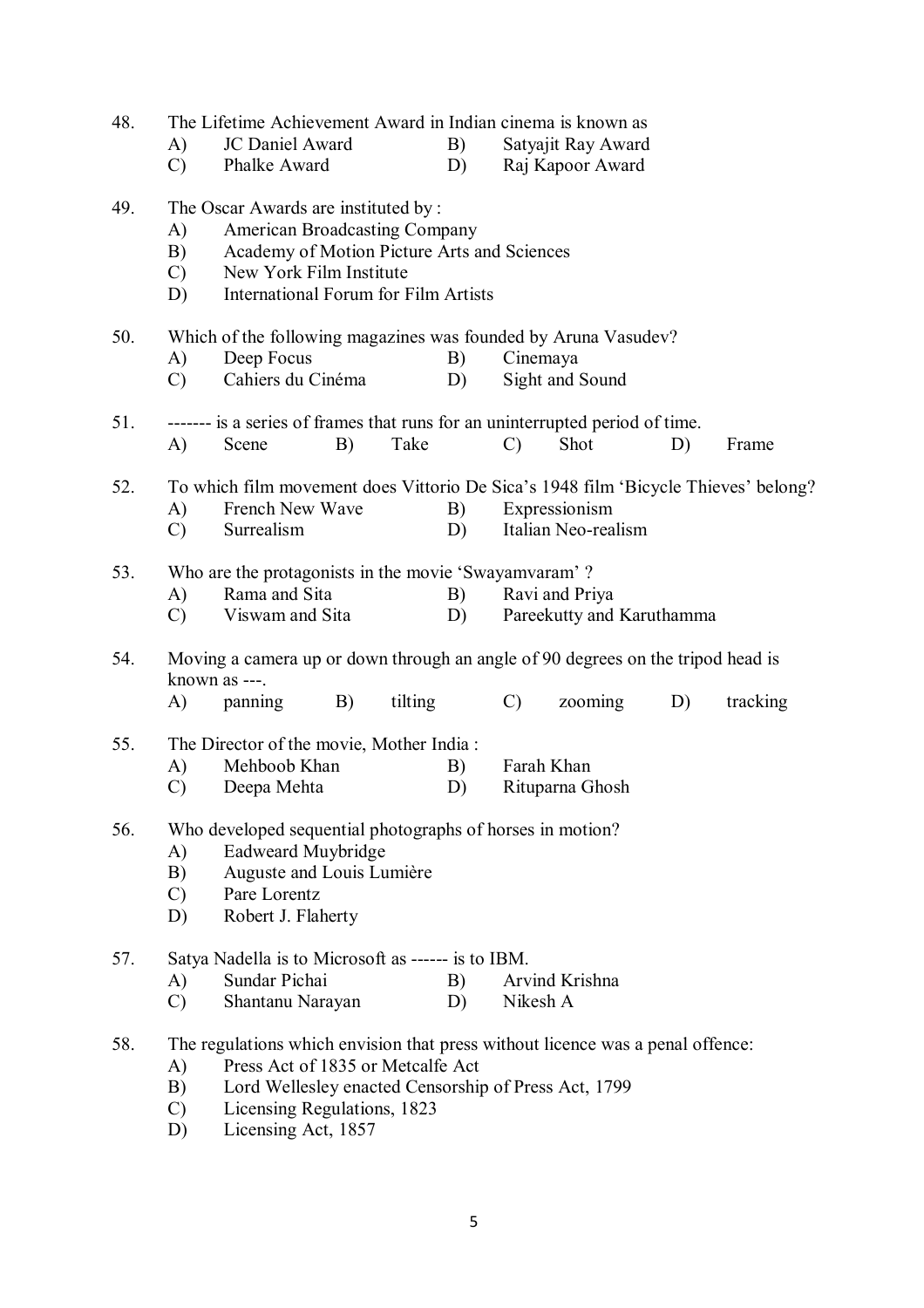| 59. | A)                              | Colour television was introduced in India in:<br>1980                                                                                       | B) | 1981       |            | $\mathcal{C}$           | 1982                                                                      | D) | 1983                                                                                |  |  |  |
|-----|---------------------------------|---------------------------------------------------------------------------------------------------------------------------------------------|----|------------|------------|-------------------------|---------------------------------------------------------------------------|----|-------------------------------------------------------------------------------------|--|--|--|
| 60. | A)<br>$\mathcal{C}$             | Aurobindo Ghosh's Journal was:<br>Satyavadini<br>Swadesimitran                                                                              |    |            | B)<br>D)   | Dharma                  | Balabharathi                                                              |    |                                                                                     |  |  |  |
| 61. | A)                              | Compelling or forceful tactics in communication to take home a message is ------.<br>Campaigning B)                                         |    |            | Propaganda | $\mathcal{C}$           | Advertising                                                               | D) | Gossip                                                                              |  |  |  |
| 62. | A)<br>$\mathcal{C}$             | To share a story<br>Read from a book                                                                                                        |    |            | B)<br>D)   |                         | It is not absolute<br>Be generous in sharing                              |    | What was the theme of the World 'Book and Copyright day' 2021 observed on April 23. |  |  |  |
| 63. |                                 | Which video conferencing platform was found to be leaking personal data to strangers<br>amid the COVID-19 crisis?                           |    |            |            |                         |                                                                           |    |                                                                                     |  |  |  |
|     | A)<br>$\mathcal{C}$             | <b>Blue Jeans</b><br>YouTube                                                                                                                |    |            | B)<br>D)   | Zoom                    | Google Meet                                                               |    |                                                                                     |  |  |  |
| 64. | A)                              | Gender is a/an ------ level of measurement in mass communication research.<br>nominal                                                       | B) | ordinal    |            | $\mathcal{C}$           | ratio                                                                     | D) | intermediate                                                                        |  |  |  |
| 65. | This                            | The per capita income of India increased four times between 1950 and 1990.<br>study is :                                                    |    |            |            |                         |                                                                           |    |                                                                                     |  |  |  |
|     | A)                              | social                                                                                                                                      | B) | horizontal |            | $\mathcal{C}$           | longitudinal                                                              | D) | factorial                                                                           |  |  |  |
| 66. | A)<br>$\mathcal{C}$             | Which of the following is a non-probability sample?<br>Quota sample<br>Simple random sample<br>B)<br>Both A and C<br>Purposive sample<br>D) |    |            |            |                         |                                                                           |    |                                                                                     |  |  |  |
| 67. |                                 | The experimental study is based on the law of                                                                                               |    |            |            |                         |                                                                           |    |                                                                                     |  |  |  |
|     | A)                              | Single variable                                                                                                                             |    |            | B)         | Occupation              |                                                                           |    |                                                                                     |  |  |  |
|     | C)                              | Replication                                                                                                                                 |    |            | D)         | Interest of the subject |                                                                           |    |                                                                                     |  |  |  |
| 68. |                                 | The square of the root mean square deviation from mean is called                                                                            |    |            |            |                         |                                                                           |    |                                                                                     |  |  |  |
|     | A)                              | Mean deviation                                                                                                                              |    |            | B)         |                         | Quartile range                                                            |    |                                                                                     |  |  |  |
|     | $\mathcal{C}$                   | Inter-quartile range                                                                                                                        |    |            | D)         | Variance                |                                                                           |    |                                                                                     |  |  |  |
| 69. |                                 | A reasoning where we start with certain particular statements and conclude with a<br>universal statement is called                          |    |            |            |                         |                                                                           |    |                                                                                     |  |  |  |
|     | A)<br>$\mathcal{C}$             | Deductive reasoning<br>Transcendental reasoning                                                                                             |    |            | B)<br>D)   |                         | Inductive reasoning<br>Abnormal reasoning                                 |    |                                                                                     |  |  |  |
| 70. |                                 | Assertion $(A)$ : Most television channels depend on advertising for their survival<br>Reason $(R)$ :                                       |    |            |            |                         | It is cheaper to advertise on television as it reaches specific audiences |    |                                                                                     |  |  |  |
|     | A)<br>B)<br>$\mathcal{C}$<br>D) | Both A and R are true<br>A is true R is false<br>A is false R is true                                                                       |    |            |            |                         | Both A and R are true but R is not the correct explanation of A           |    |                                                                                     |  |  |  |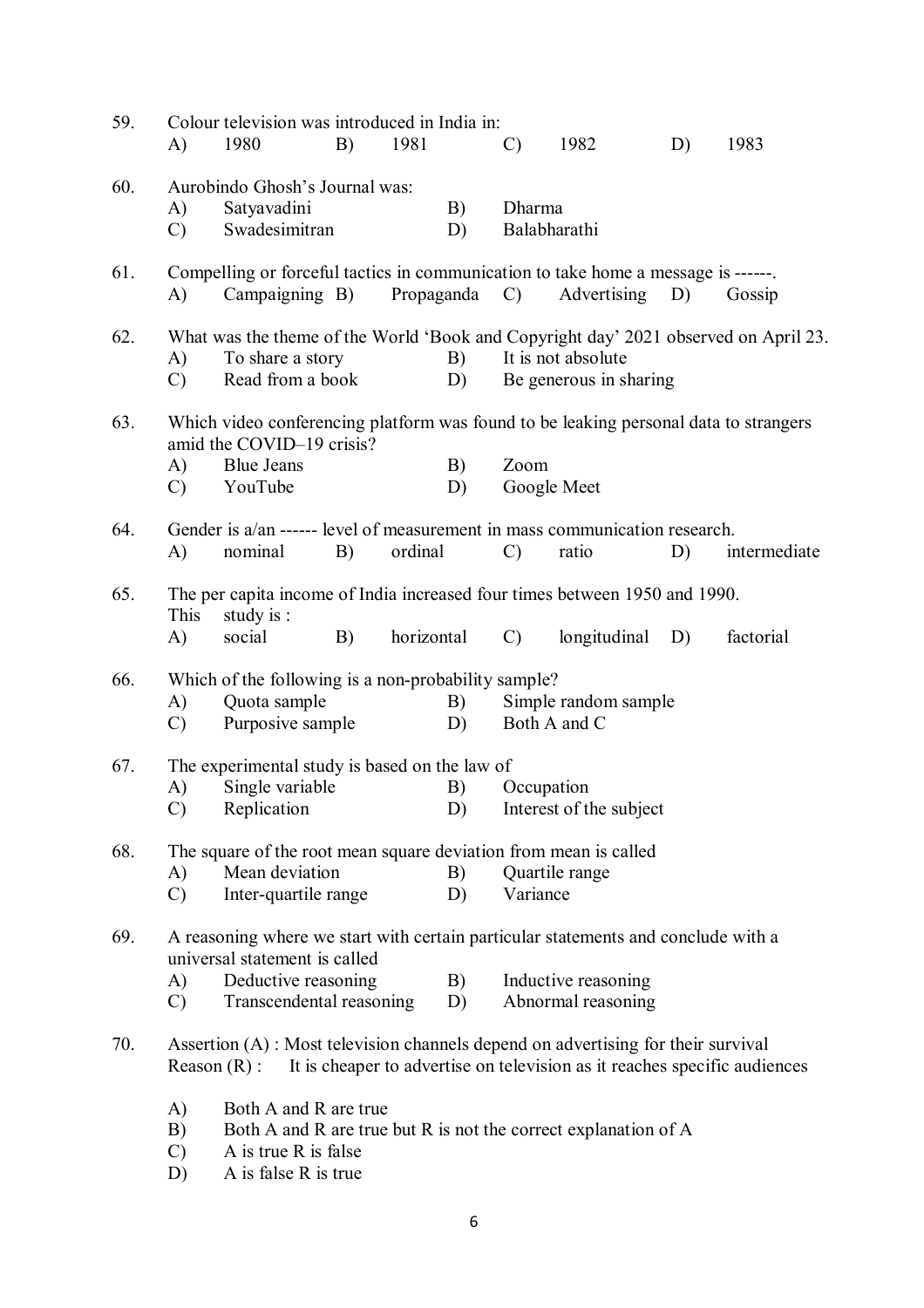71. Assertion (A) : Visual narratives have made the media communication primitive and tribal.

Reason (R) : New media technology has made the designer production of media contents cheap and effective.

- A) Both A and R are true
- B) Both A and R are true but R is not the correct explanation of A
- C) A is true R is false
- D) A is false R is true
- 72. A computer software which is required to match the sound uttered by user with a vocabulary of sound signals stored in a computer :
	- A) Speech recognition B) Solaris
	- C) Sound track D) Netware
- 73. The technique or method to absorb undesirable sounds by soft and porous surface is called
	- A) Acoustic protection B) Unacoustic protection
	- C) Audible protection D) Decibel protection
- 74. The first shot is a boy looking down from the top of the building. The second shot is an aerial shot of the courtyard of the building. What kind of a shot is the second one? A) Long shot B) Mid shot C) ELS D) PoV shot
- 75. The arrangement of stories in a bulletin is known as -----.<br>A) Story arrangement B) Story rundown
	- A) Story arrangement B)
	- C) To C D) Story listing
- 76. The serialized fictional programmes are called as soap operas in Europe because the earlier programmes in this genre were ------.
	- A) Shot in abandoned soap companies
	- B) Sponsored by a soap company, Procter and Gamble
	- C) All related to cosmetics
	- D) Produced by soap company owners

#### 77. Computer microphone converts audio signal into ------.

A) digital signal B) electrical waves

## C) electromagnetic waves D) analog signals

### 78. The epistemological approach refers to -------.

- A) Theory of knowledge B) Relating to source
- C) Power relations D) Cultural constructions
- 79. The video conferencing app launched by Bharti Airtel A) Blue Jeans B) Cisco Webex C) Vidyo D) Polycom 80. A controlled, narrowly focused beam of light is called -----.
- A) Flood B) Hard Light C) Spot D) Fill Light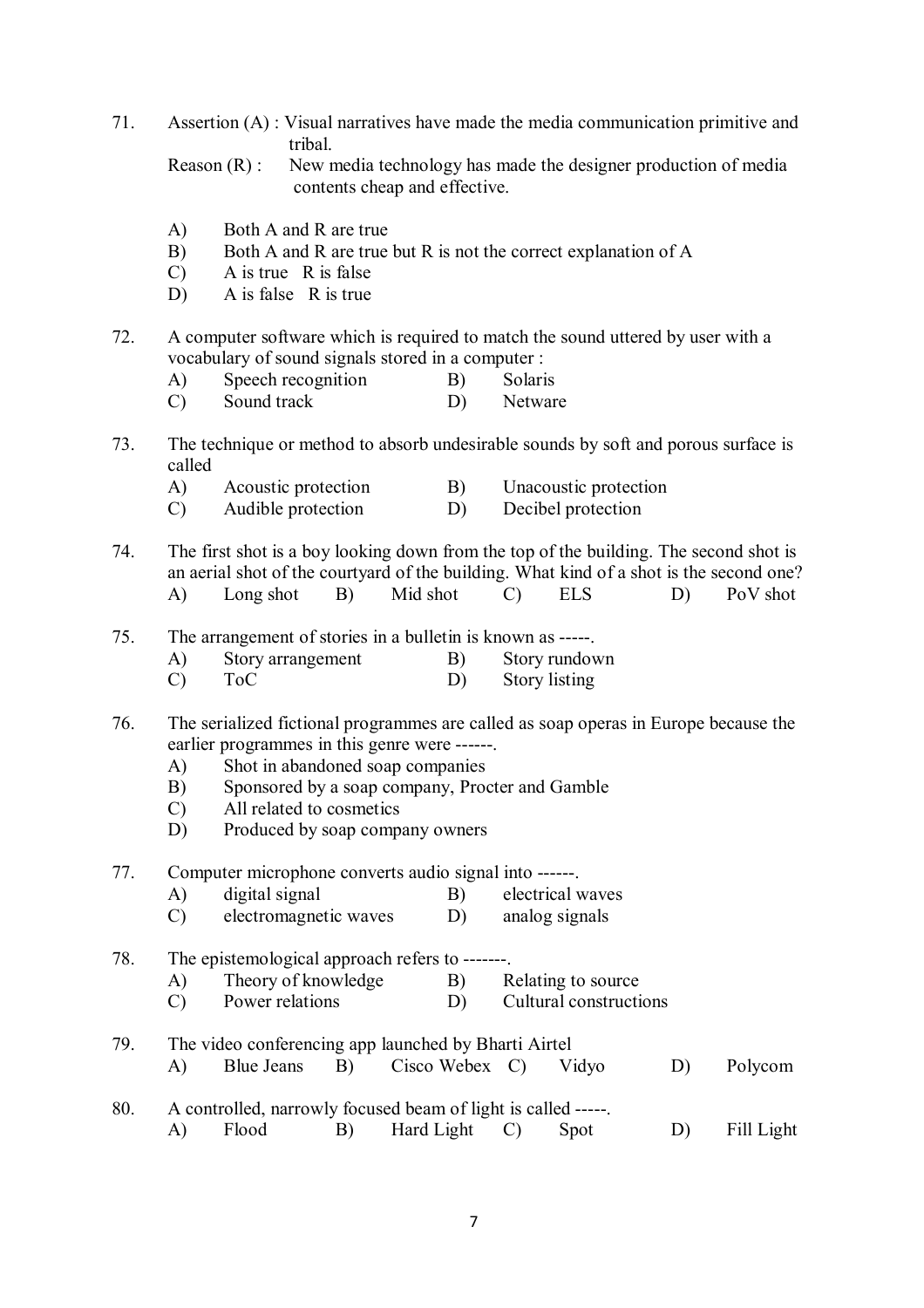| 81. | A)<br>$\mathcal{C}$             | Close upshot<br>Extreme Wide Shot                                                                                                                                                   |    |             | B)<br>D)                                         | A shot of a person listening and reacting to the subject is called -----<br>$Cut - in$<br>Noddy Shot                |                   |    |    |            |  |  |
|-----|---------------------------------|-------------------------------------------------------------------------------------------------------------------------------------------------------------------------------------|----|-------------|--------------------------------------------------|---------------------------------------------------------------------------------------------------------------------|-------------------|----|----|------------|--|--|
| 82. | A)                              | -------- established in 1985 is committed to the cause of self-regulation in advertising.<br><b>ASCI</b>                                                                            | B) | <b>DAVP</b> |                                                  | $\mathcal{C}$                                                                                                       | <b>AAAI</b>       |    | D) | <b>PCI</b> |  |  |
| 83. | A)<br>$\mathcal{C}$             | The website People's Archive of Rural India (PARI) was setup by:<br>Sucheta Dalal<br>Arundhati Roy                                                                                  |    |             | B)<br>D)                                         | Aruna Roy                                                                                                           | Palagummi Sainath |    |    |            |  |  |
| 84. | A)<br>$\mathcal{C}$             | Q type factor analysis<br>S Q type factor analysis                                                                                                                                  |    |             | B)<br>D)                                         | The correlation computed between pairs of variables is known as<br>R type factor analysis<br>P type factor analysis |                   |    |    |            |  |  |
| 85. | A)<br>$\mathcal{C}$             | Bernard Berelson developed the research method<br><b>Content Analysis</b><br><b>Historical Research</b>                                                                             |    | B)<br>D)    | Focus group discussion<br><b>Action Research</b> |                                                                                                                     |                   |    |    |            |  |  |
| 86. | A)<br>B)<br>$\mathcal{C}$<br>D) | Expansion of SLAM.:<br>Simultaneous localization and mapping<br>System localization and mapping<br>Simultaneous localization and maintenance<br>System localization and maintenance |    |             |                                                  |                                                                                                                     |                   |    |    |            |  |  |
| 87. | A)<br>$\mathcal{C}$             | Headquarters of WAN - IFRA<br>Washington DC<br>B)<br>Singapore<br>D)                                                                                                                |    |             |                                                  | Paris<br><b>Brussels</b>                                                                                            |                   |    |    |            |  |  |
| 88. | A)<br>$\mathcal{C}$             | The first online newspaper in Malayalam:<br>Malayalam Manorama<br>Deepika                                                                                                           |    |             | B)<br>D)                                         | Mathrubhumi<br>Kerala Kaumudi                                                                                       |                   |    |    |            |  |  |
| 89. | A)<br>B)<br>$\mathcal{C}$<br>D) | NWIO stands for:<br>New World Internet Organisation<br>New World Information Organisation<br>New World Information Order<br>New World Internet Order                                |    |             |                                                  |                                                                                                                     |                   |    |    |            |  |  |
| 90. | A)                              | The IT Act was implemented in India in:<br>2001                                                                                                                                     | B) | 2002        |                                                  | $\mathcal{C}$                                                                                                       | 2004              | D) |    | 2000       |  |  |
| 91. | A)<br>$\mathcal{C}$             | Laura Mulvey formulated ------theory.<br>mise-en-scène<br>male gaze                                                                                                                 |    |             | B)<br>D)                                         | montage<br>author                                                                                                   |                   |    |    |            |  |  |
| 92. | A)                              | Ministry of Electronic and IT is synonymously known as<br><b>MEIT</b>                                                                                                               | B) | MeitY       |                                                  | C)                                                                                                                  | <b>MEIY</b>       |    | D) | MeiY       |  |  |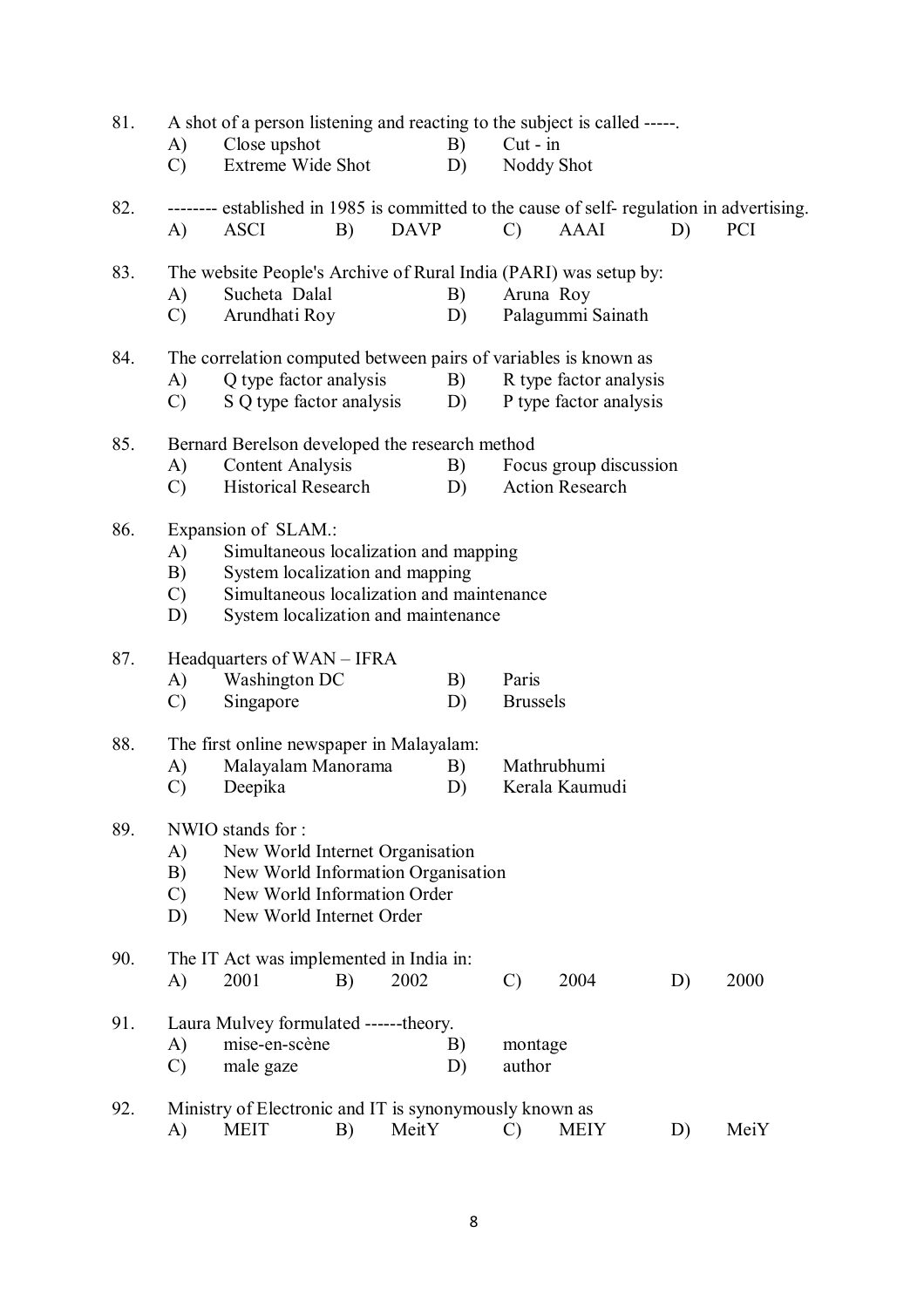| 93.  |                                                                                                                                                            | What is the rank of India in World Press Freedom Index 2021                                                                                                  |                         |            |          |                   |                             |    |             |  |  |  |  |
|------|------------------------------------------------------------------------------------------------------------------------------------------------------------|--------------------------------------------------------------------------------------------------------------------------------------------------------------|-------------------------|------------|----------|-------------------|-----------------------------|----|-------------|--|--|--|--|
|      | A)                                                                                                                                                         | 152                                                                                                                                                          | B)                      | 121        |          | $\mathcal{C}$     | 142                         | D) | 180         |  |  |  |  |
| 94.  |                                                                                                                                                            | Who coined the term "Global Village" in his book The Gutenberg Galaxy ?                                                                                      |                         |            |          |                   |                             |    |             |  |  |  |  |
|      | A)                                                                                                                                                         | Marshall McLuhan                                                                                                                                             |                         |            | B)       |                   | Walter Lipmann              |    |             |  |  |  |  |
|      | $\mathcal{C}$                                                                                                                                              | Harold Lasswell                                                                                                                                              |                         |            | D)       |                   | Wilbur Schramm              |    |             |  |  |  |  |
| 95.  | A)                                                                                                                                                         | The portal launched by the Ministry of Education, Govt. Of India to provide training to<br>teachers through various online training modules?<br>E-Gyan Mitra |                         |            | B)       | <b>ASPIRE</b>     |                             |    |             |  |  |  |  |
|      | $\mathcal{C}$                                                                                                                                              | <b>SAMARTH</b>                                                                                                                                               |                         |            | D)       | <b>NISHTHA</b>    |                             |    |             |  |  |  |  |
| 96.  |                                                                                                                                                            | Dotdash.com is a digital media company headquartered in:                                                                                                     |                         |            |          |                   |                             |    |             |  |  |  |  |
|      | A)                                                                                                                                                         | New York                                                                                                                                                     | B)                      | Washington |          | $\mathcal{C}$     | Singapore                   | D) | London      |  |  |  |  |
| 97.  |                                                                                                                                                            | The word 'net neutrality' was coined by:                                                                                                                     |                         |            |          |                   |                             |    |             |  |  |  |  |
|      | A)                                                                                                                                                         | Tim Wu                                                                                                                                                       |                         |            | B)       |                   | Tim Bernersly               |    |             |  |  |  |  |
|      | $\mathcal{C}$                                                                                                                                              | Arnold                                                                                                                                                       |                         |            | D)       | None of the above |                             |    |             |  |  |  |  |
| 98.  |                                                                                                                                                            | Asking students whether college uniform is necessary is an example of                                                                                        |                         |            |          |                   |                             |    |             |  |  |  |  |
|      | A)                                                                                                                                                         | News interview                                                                                                                                               |                         |            | B)       |                   | Gang interview              |    |             |  |  |  |  |
|      | $\mathcal{C}$                                                                                                                                              | Symposium interview                                                                                                                                          |                         |            | D)       |                   | Funnel interview            |    |             |  |  |  |  |
| 99.  |                                                                                                                                                            | The mugshot of O. J. Simpson in darker shade was presented in the magazine:                                                                                  |                         |            |          |                   |                             |    |             |  |  |  |  |
|      | A)                                                                                                                                                         | The Newsweek                                                                                                                                                 |                         |            | B)<br>D) | Time              |                             |    |             |  |  |  |  |
|      | $\mathcal{C}$                                                                                                                                              | The Newyorker                                                                                                                                                |                         |            |          |                   | The Immigrant               |    |             |  |  |  |  |
| 100. | Which among the following is a dance form from Uttarakhand?                                                                                                |                                                                                                                                                              |                         |            |          |                   |                             |    |             |  |  |  |  |
|      | A)                                                                                                                                                         | Tandi                                                                                                                                                        | B)                      | Lavani     |          | $\mathcal{C}$     | Ghoomar                     | D) | <b>Bihu</b> |  |  |  |  |
| 101. |                                                                                                                                                            | Whose memoir is 'An Actor's Journey:                                                                                                                         |                         |            |          |                   |                             |    |             |  |  |  |  |
|      | A)                                                                                                                                                         | Ben Kingsley                                                                                                                                                 |                         |            | B)       |                   | Amrish Puri                 |    |             |  |  |  |  |
|      | $\mathcal{C}$                                                                                                                                              | Madhur Jaffrey                                                                                                                                               |                         |            | D)       |                   | Saeed Jaffrey               |    |             |  |  |  |  |
| 102. | Assertion $(A)$ : Today film is a prime medium of cultural transmission.<br>Because films capitalize on the commercial and psychological<br>Reason $(R)$ : |                                                                                                                                                              |                         |            |          |                   |                             |    |             |  |  |  |  |
|      |                                                                                                                                                            |                                                                                                                                                              | weakness of the society |            |          |                   |                             |    |             |  |  |  |  |
|      | A)                                                                                                                                                         | Both A and R are true                                                                                                                                        |                         |            |          |                   |                             |    |             |  |  |  |  |
|      | B)                                                                                                                                                         | Both A and R are true, and R is the correct explanation of A                                                                                                 |                         |            |          |                   |                             |    |             |  |  |  |  |
|      | $\mathcal{C}$<br>A is true R is false                                                                                                                      |                                                                                                                                                              |                         |            |          |                   |                             |    |             |  |  |  |  |
|      | D)                                                                                                                                                         | A is false R is true                                                                                                                                         |                         |            |          |                   |                             |    |             |  |  |  |  |
| 103. |                                                                                                                                                            | Arnold Mitchell is associated with:                                                                                                                          |                         |            |          |                   |                             |    |             |  |  |  |  |
|      | <b>VALS</b><br>A)                                                                                                                                          |                                                                                                                                                              |                         |            | B)       | Propaganda theory |                             |    |             |  |  |  |  |
|      | $\mathcal{C}$                                                                                                                                              | Pack journalism                                                                                                                                              |                         |            | D)       |                   | <b>Imagined Communities</b> |    |             |  |  |  |  |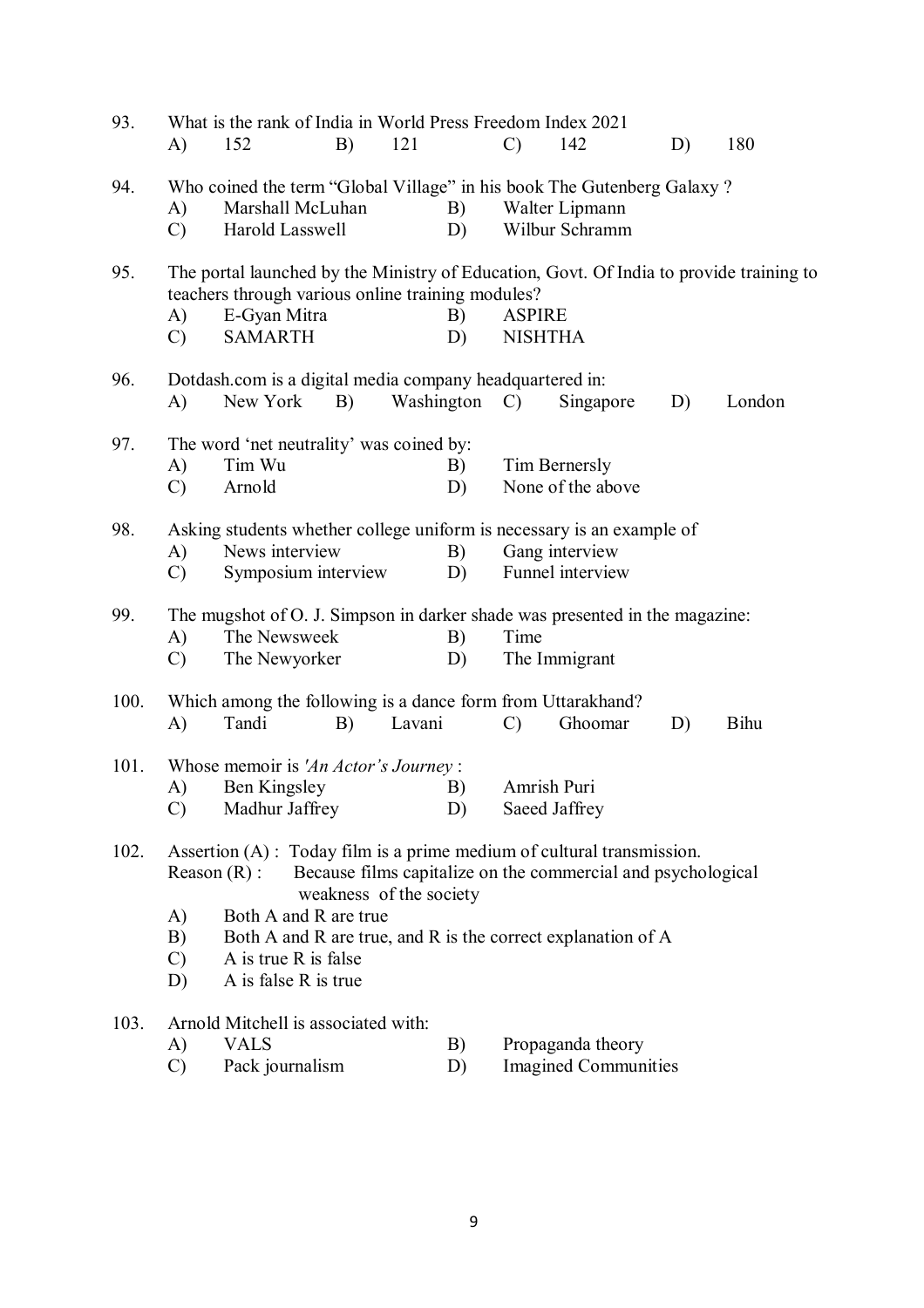| 104. | A)<br>B)<br>$\mathcal{C}$<br>D) | Which Indian University has entered the 1000 range for the first time in QS World<br>University Rankings 2021?<br>University of Delhi<br>Indian Institute of science, Bangalore<br>Jawaharlal Nehru University, Delhi<br>Indian Institute of Technology Bombay                                                      |          |                                                                                                     |  |  |  |  |  |  |  |  |  |
|------|---------------------------------|---------------------------------------------------------------------------------------------------------------------------------------------------------------------------------------------------------------------------------------------------------------------------------------------------------------------|----------|-----------------------------------------------------------------------------------------------------|--|--|--|--|--|--|--|--|--|
| 105. | A)<br>$\mathcal{C}$             | Rajanikanth<br>A. R. Rahman                                                                                                                                                                                                                                                                                         | B)<br>D) | Who among the following is not a recipient of Dadasaheb Phalke Award?<br>Dilip Kumar<br>Devika Rani |  |  |  |  |  |  |  |  |  |
| 106. | A)<br>$\mathcal{C}$             | John B. Bogart was the city editor of the news paper:<br>The Sun<br>New York Times                                                                                                                                                                                                                                  | B)<br>D) | <b>Washington Post</b><br>The Telegraph                                                             |  |  |  |  |  |  |  |  |  |
| 107. | A)<br>$\mathcal{C}$ )           | Which schedule of reinforcement is a ratio schedule stating a ratio of responses to<br>reinforcements?<br>Variable Ratio Schedule<br>B)<br><b>Fixed Interval Schedule</b><br>Variable Interval Schedule<br>D)<br><b>Fixed Ratio Schedule</b><br>A systematically–qualitative data set is amenable to -----Analysis. |          |                                                                                                     |  |  |  |  |  |  |  |  |  |
| 108. | A)<br>$\mathcal{C}$             | Entropical<br>B)<br>Grounded Theory<br>Non-Progressive<br>Propaganda<br>D)                                                                                                                                                                                                                                          |          |                                                                                                     |  |  |  |  |  |  |  |  |  |
| 109. | A)<br>$\mathcal{C}$             | Jan Servaes<br>Shirley White                                                                                                                                                                                                                                                                                        | B)<br>D) | The multiplicity model of developmental communication was advocated by:<br>Lucien Pye<br>Bella Mody |  |  |  |  |  |  |  |  |  |
| 110. | A)<br>B)<br>$\mathcal{C}$<br>D) | Validity of a research can be improved by<br>Eliminating extraneous factors<br>Taking the true representative sample of the population<br>Both A and B<br>None of these                                                                                                                                             |          |                                                                                                     |  |  |  |  |  |  |  |  |  |
| 111. | A)<br>$\mathcal{C}$             | The research antagonistic to ex-post-facto research is:<br>experimental studies<br>library researches                                                                                                                                                                                                               | B)<br>D) | normative researches<br>history researches                                                          |  |  |  |  |  |  |  |  |  |
| 112. | A)<br>$\mathcal{C}$             | Attributes of objects, events or things which can be measured are called -----.<br>qualitative measures<br>B)<br>data<br>variables<br>D)<br>hypothesis                                                                                                                                                              |          |                                                                                                     |  |  |  |  |  |  |  |  |  |
| 113. | A)<br>$\mathcal{C}$             | Formulation of hypothesis may not be necessary in:<br>Survey studies<br>Normative studies                                                                                                                                                                                                                           | B)<br>D) | Fact finding studies<br><b>Experimental studies</b>                                                 |  |  |  |  |  |  |  |  |  |
| 114. | A)                              | Light-hearted chatter between the anchors is<br>Happy Talk<br>B)<br>Tag                                                                                                                                                                                                                                             |          | Wrap<br>V <sub>O</sub><br>$\mathcal{C}$<br>D)                                                       |  |  |  |  |  |  |  |  |  |